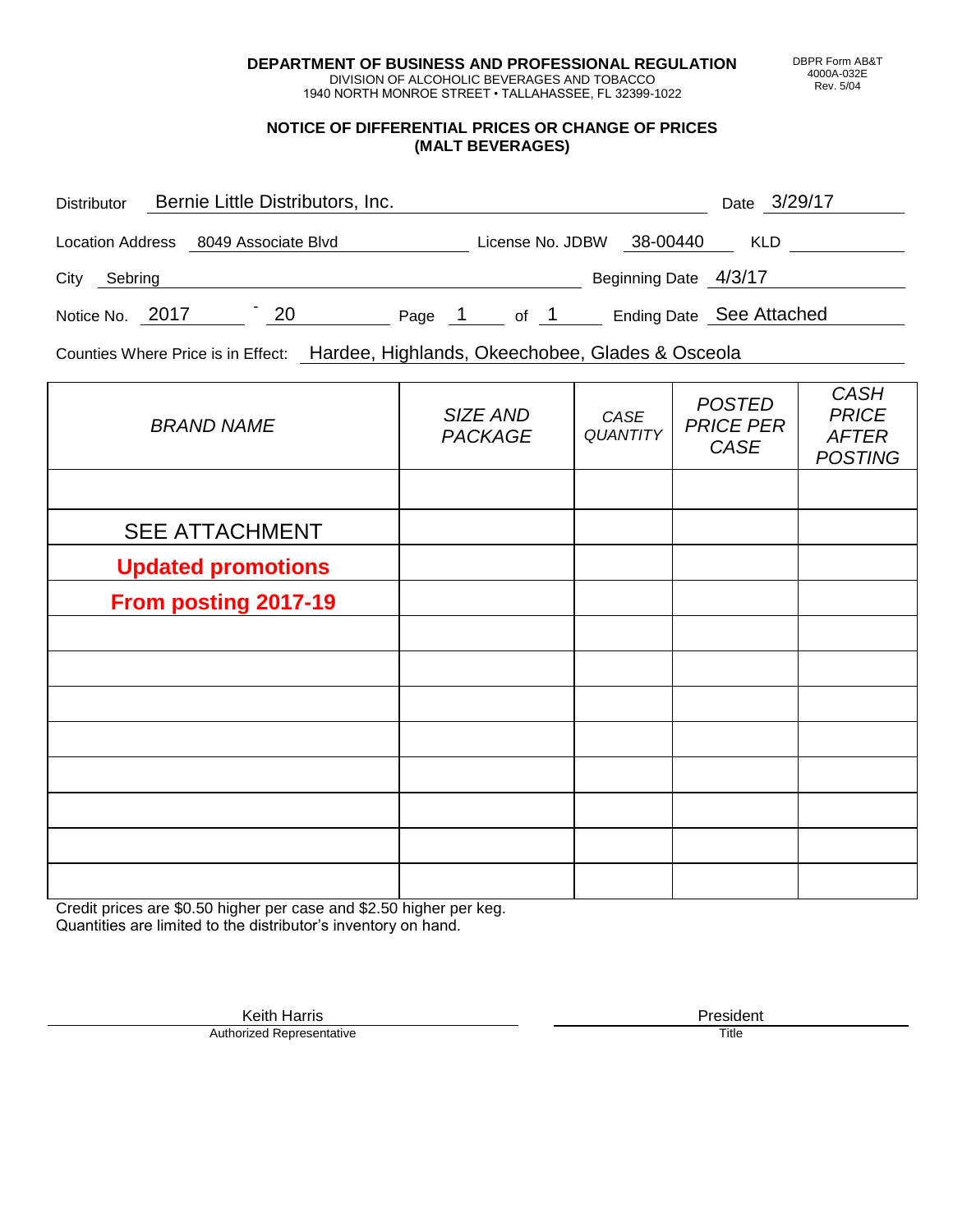|                                                                                      |                                      |                      |                      |                    | Posted Frontline   |                  |            |         |
|--------------------------------------------------------------------------------------|--------------------------------------|----------------------|----------------------|--------------------|--------------------|------------------|------------|---------|
| <b>Brands</b>                                                                        | Package                              | Start                | Stop                 | Price              | Price              | Oty              | Premise    | Comment |
| Bud, Bud Lt                                                                          | 24/8oz Can                           | 03/13/17             | 07/02/17             | \$12.30            | \$13.25            | $5-19$           | Off        |         |
| Bud, Bud Lt                                                                          | 24/8oz Can                           | 03/13/17             | 07/02/17             | \$11.40            | \$13.25            | $20+$            | Off        |         |
| Bud & Bud Lt                                                                         | 24/8oz Can 2/12                      | 03/13/17             | 07/02/17             | \$13.10            | \$13.60            | $5-19$           | Off        |         |
| Bud & Bud Lt                                                                         | 24/8oz Can 2/12                      | 03/13/17             | 07/02/17             | \$12.20            | \$13.60            | $20+$            | Off        |         |
|                                                                                      |                                      |                      |                      |                    |                    |                  |            |         |
| Michelob Ultra<br>Michelob Ultra                                                     | 24/8oz Can 2/12<br>24/8oz Can 2/12   | 03/13/17<br>03/13/17 | 07/02/17<br>07/02/17 | \$13.50<br>\$12.20 | \$14.45<br>\$14.45 | $5-19$<br>$20+$  | Off<br>Off |         |
|                                                                                      |                                      |                      |                      |                    |                    |                  |            |         |
| Michelob Ultra                                                                       | 24/8oz Can                           | 03/13/17             | 07/02/17             | \$12.70            | \$14.35            | $5-19$           | Off        |         |
| Michelob Ultra                                                                       | 24/8oz Can                           | 03/13/17             | 07/02/17             | \$11.40            | \$14.35            | $20+$            | Off        |         |
| Brands & Packages above may be mixed and matched to achieve qty                      |                                      |                      |                      |                    |                    |                  |            |         |
| Bud, Bud Lt, Select, Select 55                                                       | 24/12oz Can/LNR 4/6                  | 04/03/17             | 04/16/17             | 21.60              | 23.80              | $10+$            | Off        |         |
|                                                                                      |                                      |                      |                      |                    |                    |                  |            |         |
| Michelob, Michelob Lt, Michelob Amberbock                                            | 24/12oz LNNR 4/6                     | 04/03/17             | 04/16/17             | 21.60              | 24.55              | $10+$            | Off        |         |
|                                                                                      |                                      |                      |                      |                    |                    |                  |            |         |
| Land Shark                                                                           | 24/12oz LNNR 4/6                     | 04/03/17             | 04/16/17             | 15.85              | 24.55              | $10+$            | Off        |         |
| Brands & Packages above may be mixed and matched to achieve qty                      |                                      |                      |                      |                    |                    |                  |            |         |
| Bud, Bud Lt, Select, Select 55                                                       | 24/12oz Can/LNR 4/6                  | 04/17/17             | 07/02/17             | 21.60              | 23.80              | $10+$            | Off        |         |
|                                                                                      |                                      |                      |                      |                    |                    |                  |            |         |
| Michelob, Michelob Lt, Michelob Amberbock                                            | 24/12oz LNNR 4/6                     | 04/17/17             | 07/02/17             | 21.60              | 24.55              | $10+$            | Off        |         |
|                                                                                      |                                      |                      |                      |                    |                    |                  |            |         |
| <b>Land Shark</b>                                                                    | 24/12oz LNNR 4/6                     | 04/17/17             | 07/02/17             | 21.60              | 24.55              | 10-111           | Off        |         |
| <b>Land Shark</b><br>Brands & Packages above may be mixed and matched to achieve qty | 24/12oz LNNR 4/6                     | 04/17/17             | 07/02/17             | 20.25              | 24.55              | $112+$           | Off        |         |
|                                                                                      |                                      |                      |                      |                    |                    |                  |            |         |
| Bud, Bud Lt, Select, Select 55                                                       | 24/12oz Can/LNR 4/6                  | 06/19/17             | 06/25/17             | 21.60              | 23.80              | $10+$            | Off        |         |
|                                                                                      |                                      |                      |                      |                    |                    |                  |            |         |
| Michelob, Michelob Lt, Michelob Amberbock                                            | 24/12oz LNNR 4/6                     | 06/19/17             | 06/25/17             | 21.60              | 24.55              | $10+$            | Off        |         |
| Land Shark                                                                           | 24/12oz LNNR 4/6                     | 06/19/17             | 06/25/17             | 16.50              | 24.55              | $10+$            | Off        |         |
| Brands & Packages above may be mixed and matched to achieve qty                      |                                      |                      |                      |                    |                    |                  |            |         |
|                                                                                      |                                      |                      |                      |                    |                    |                  |            |         |
| Bud, Bud Lt, Select, Select 55                                                       | 24/12oz Can/LNR 4/6                  | 06/26/17             | 07/02/17             | 21.60              | 23.80              | $10+$            | Off        |         |
|                                                                                      |                                      |                      |                      |                    |                    |                  |            |         |
| Michelob, Michelob Lt, Michelob Amberbock                                            | 24/12oz LNNR 4/6                     | 06/26/17             | 07/02/17             | 21.60              | 24.55              | $10+$            | Off        |         |
|                                                                                      |                                      |                      |                      |                    |                    |                  |            |         |
| <b>Land Shark</b><br><b>Land Shark</b>                                               | 24/12oz LNNR 4/6<br>24/12oz LNNR 4/6 | 06/26/17<br>06/26/17 | 07/02/17<br>07/02/17 | 21.60<br>20.25     | 24.55<br>24.55     | 10-111<br>$112+$ | Off<br>Off |         |
| Brands & Packages above may be mixed and matched to achieve qty                      |                                      |                      |                      |                    |                    |                  |            |         |
|                                                                                      |                                      |                      |                      |                    |                    |                  |            |         |
| Bud, Bud Lt                                                                          | 24/16oz Can 6/4                      | 09/12/16             | 07/02/17             | 22.65              | 25.65              | $5+$             | On & Off   |         |
| Brands & Packages above may be mixed and matched to achieve qty                      |                                      |                      |                      |                    |                    |                  |            |         |
|                                                                                      |                                      |                      |                      |                    |                    |                  |            |         |
| Bud, Bud Lt<br>Michelob Ultra                                                        | 24/16oz Can 3/8<br>24/16oz Can 3/8   | 06/05/17<br>06/05/17 | 06/25/17<br>06/25/17 | 19.45              | 25.20<br>27.10     | $25+$<br>$25+$   | Off<br>Off |         |
| Brands & Packages above may be mixed and matched to achieve qty                      |                                      |                      |                      | 19.45              |                    |                  |            |         |
|                                                                                      |                                      |                      |                      |                    |                    |                  |            |         |
| Bud, Bud Lt                                                                          | 24/16oz CALNR 3/8                    | 04/03/17             | 04/16/17             | 23.45              | 27.60              | $30+$            | Off        |         |
|                                                                                      |                                      |                      |                      |                    |                    |                  |            |         |
| Bud, Bud Lt                                                                          | 24/16oz CALNR 3/8                    | 05/01/17             | 05/14/17             | 23.45              | 27.60              | $30+$            | Off        |         |
| Brands & Packages above may be mixed and matched to achieve qty                      |                                      |                      |                      |                    |                    |                  |            |         |
| Bud, Bud Lt                                                                          | 24/16oz Can                          | 09/12/16             | 07/02/17             | 20.90              | 27.60              | $30+$            | Off        |         |
| Brands & Packages above may be mixed and matched to achieve qty                      |                                      |                      |                      |                    |                    |                  |            |         |
|                                                                                      |                                      |                      |                      |                    |                    |                  |            |         |
| Bud, Bud Lt, Select & Select 55                                                      | 18pk/12oz Can & LNNR                 | 09/12/16             | 07/02/17             | 14.80              | 16.90              | $20+$            | Off        |         |
| Brands & Packages above may be mixed and matched to achieve qty                      |                                      |                      |                      |                    |                    |                  |            |         |
| Bud, Bud Lt, Select & Select 55                                                      | 24/12oz LNNR 2/12                    | 09/12/16             | 07/02/17             | 21.55              | 22.50              | $10+$            | <b>On</b>  |         |
| Brands & Packages above may be mixed and matched to achieve qty                      |                                      |                      |                      |                    |                    |                  |            |         |
|                                                                                      |                                      |                      |                      |                    |                    |                  |            |         |
| Bud, Bud Lt, Select & Select 55                                                      | 24/12oz Can & LNNR 2/12              | 03/22/17             | 01/25/17             | 21.55              | 22.50              | $10+$            | Off        |         |
| Brands & Packages above may be mixed and matched to achieve qty                      |                                      |                      |                      |                    |                    |                  |            |         |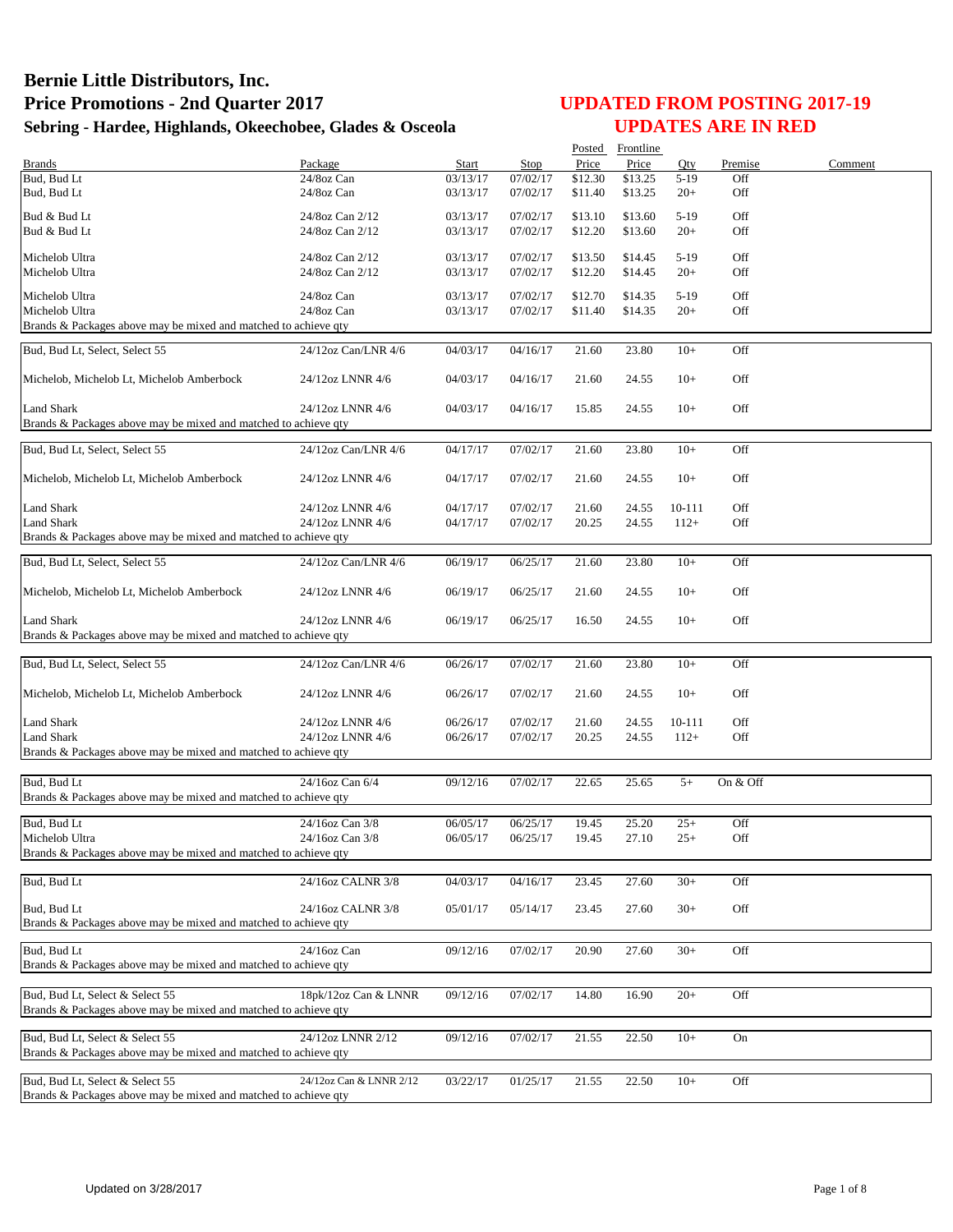|                                                                               |                              |                      |                      |                | Posted Frontline |                |                 |         |
|-------------------------------------------------------------------------------|------------------------------|----------------------|----------------------|----------------|------------------|----------------|-----------------|---------|
| <b>Brands</b>                                                                 | Package                      | Start                | Stop                 | Price          | Price            | Otv            | Premise         | Comment |
| Bud, Bud Lt, Select & Select 55                                               | $24/12$ oz Can               | 09/12/16             | 07/02/17             | 20.75          | 22.60            | 10-44          | Off             |         |
| Bud, Bud Lt, Select & Select 55                                               | $24/12$ oz Can               | 09/12/16             | 07/02/17             | 19.75          | 22.60            | $45+$          | Off             |         |
|                                                                               |                              |                      |                      |                |                  |                |                 |         |
| Bud, Bud Lt,<br>Bud, Bud Lt,                                                  | 24/12oz LNNR<br>24/12oz LNNR | 09/12/16<br>09/12/16 | 07/02/17<br>07/02/17 | 20.75<br>19.75 | 22.60            | 10-44          | Off<br>Off      |         |
|                                                                               |                              |                      |                      |                | 22.60            | $45+$          |                 |         |
| <b>Bud Light Lime</b>                                                         | 24/12oz LNNR/Can             | 09/12/16             | 07/02/17             | 22.20          | 24.10            | 10-44          | Off             |         |
| <b>Bud Light Lime</b>                                                         | 24/12oz LNNR/Can             | 09/12/16             | 07/02/17             | 19.75          | 24.10            | $45+$          | Off             |         |
|                                                                               |                              |                      |                      |                |                  |                |                 |         |
| Michelob Ultra                                                                | 24/12oz Can & LNNR           | 09/12/16             | 07/02/17             | 22.20          | 24.10            | 10-44          | Off             |         |
| Michelob Ultra                                                                | 24/12oz Can & LNNR           | 09/12/16             | 07/02/17             | 20.70          | 24.10            | $45+$          | Off             |         |
| Brands & Packages above may be mixed and matched to achieve qty               |                              |                      |                      |                |                  |                |                 |         |
| Bud, Bud Light, Select                                                        | 24/16oz ALNR/CALNR           | 01/02/17             | 07/02/17             | \$21.55        | \$28.50          | $144+$         | On              |         |
| Brands & Packages above may be mixed and matched to achieve qty               |                              |                      |                      |                |                  |                |                 |         |
|                                                                               |                              |                      |                      |                |                  |                |                 |         |
| Bud, Bud Lt                                                                   | 24/16oz CALNR                | 09/12/16             | 07/02/17             | 24.85          | 28.50            | $98+$          | Off             |         |
| Brands & Packages above may be mixed and matched to achieve qty               |                              |                      |                      |                |                  |                |                 |         |
|                                                                               |                              |                      |                      |                |                  |                |                 |         |
| Bud, Bud Lt                                                                   | 20/16oz CALNR                | 02/06/17             | 07/02/17             | 17.95          | 23.00            | $33+$          | Off             |         |
| Brands & Packages above may be mixed and matched to achieve qty               |                              |                      |                      |                |                  |                |                 |         |
| Bud Lt Lime & Platinum                                                        | 24/16 CALNR 3/8              | 03/27/17             | 07/02/17             | 30.67          | 36.15            | $10+$          | On              |         |
| Brands & Packages above may be mixed and matched to achieve qty               |                              |                      |                      |                |                  |                |                 |         |
|                                                                               |                              |                      |                      |                |                  |                |                 |         |
| Oculto                                                                        | 24/12oz LNNR 2/12            | 09/12/16             | 07/02/17             | 26.65          | 29.90            | $20+$          | Off             |         |
| Brands & Packages above may be mixed and matched to achieve qty               |                              |                      |                      |                |                  |                |                 |         |
|                                                                               |                              |                      |                      |                |                  |                |                 |         |
| BL Lime, Platinum, Black Crown, Mich Lt & Ultra                               | 18/12oz LNNR/Cans            | 09/12/16             | 07/02/17             | 16.95          | 18.45            | $5 - 59$       | Off             |         |
| BL Lime, Platinum, Black Crown, Mich Lt & Ultra                               | 18/12oz LNNR/Cans            | 09/12/16             | 07/02/17             | 15.85          | 18.45            | $60+$          | Off             |         |
| Brands & Packages above may be mixed and matched to achieve qty               |                              |                      |                      |                |                  |                |                 |         |
| Mich, Mic Lt, Ultra, Ultra Amber, Amberbock & Ultra                           |                              |                      |                      |                |                  |                |                 |         |
| <b>Lime Cactus</b>                                                            | 24/12oz Can/LNNR 2/12        | 11/24/16             | 07/02/17             | 23.90          | 24.85            | $5+$           | Off             |         |
| Michelob Ultra                                                                | 24/16oz CALNR 3/8            | 11/24/16             | 07/02/17             | 35.85          | 37.25            | $5+$           | Off             |         |
| Brands & Packages above may be mixed and matched to achieve qty               |                              |                      |                      |                |                  |                |                 |         |
|                                                                               |                              |                      |                      |                |                  |                |                 |         |
| BL Lime, Platinum, Black Crown & Landshark<br>BL Lime, Platinum & Landshark   | 24/12oz LNNR 2/12            | 09/12/16<br>09/12/16 | 07/02/17<br>07/02/17 | 20.45<br>20.45 | 24.10<br>24.10   | $10+$<br>$10+$ | <b>ON</b><br>ON |         |
| Brands & Packages above may be mixed and matched to achieve qty               | 24/12oz Cans 2/12            |                      |                      |                |                  |                |                 |         |
|                                                                               |                              |                      |                      |                |                  |                |                 |         |
| BL Lime, Platinum & Black Crown                                               | 24/12oz Cans/LNNR 2/12       | 03/22/17             | 04/30/17             | 23.15          | 24.10            | $1+$           | Off             |         |
|                                                                               |                              |                      |                      |                |                  |                |                 |         |
| BLL Rita Family (Lime, Straw, Mango, Raz, Orange, Grape,                      |                              |                      |                      |                |                  |                |                 |         |
| Peach & Seasonal)<br>BLL Rita Family (Lime, Straw, Mango, Raz, Orange, Grape, | 24/8oz Can 2/12              | 03/22/17             | 04/30/17             | 23.15          | 24.10            | $1-6$          | Off             |         |
| Peach & Seasonal)                                                             | 24/8oz Can 2/12              | 03/22/17             | 04/30/17             | 21.30          | 24.10            | $7+$           | Off             |         |
| Brands & Packages above may be mixed and matched to achieve gty               |                              |                      |                      |                |                  |                |                 |         |
| BL Lime, Platinum & Black Crown                                               | 24/12oz Cans/LNNR 2/12       | 05/01/17             | 05/07/17             | 23.15          | 24.10            | $1+$           | Off             |         |
|                                                                               |                              |                      |                      |                |                  |                |                 |         |
| BLL Rita Family (Lime, Straw, Mango, Raz, Orange, Grape,                      |                              |                      |                      |                |                  |                |                 |         |
| Peach & Seasonal)                                                             | 24/8oz Can 2/12              | 05/01/17             | 05/07/17             | 23.15          | 24.10            | $1-6$          | Off             |         |
| BLL Rita Family (Lime, Straw, Mango, Raz, Orange, Grape,                      |                              |                      |                      |                |                  |                |                 |         |
| Peach & Seasonal)                                                             | 24/8oz Can 2/12              | 05/01/17             | 05/07/17             | 21.30          | 24.10            | $7-26$         | Off             |         |
| BLL Rita Family (Lime, Straw, Mango, Raz, Orange, Grape,                      |                              |                      |                      |                |                  |                |                 |         |
| Peach & Seasonal)                                                             | 24/8oz Can 2/12              | 05/01/17             | 05/07/17             | 13.70          | 24.10            | $27+$          | Off             |         |
| Brands & Packages above may be mixed and matched to achieve qty               |                              |                      |                      |                |                  |                |                 |         |
| BL Lime, Platinum & Black Crown                                               | 24/12oz Cans/LNNR 2/12       | 05/08/17             | 06/25/17             | 23.15          | 24.10            | $1+$           | Off             |         |
|                                                                               |                              |                      |                      |                |                  |                |                 |         |
| BLL Rita Family (Lime, Straw, Mango, Raz, Orange, Grape,                      |                              |                      |                      |                |                  |                |                 |         |
| Peach & Seasonal)<br>BLL Rita Family (Lime, Straw, Mango, Raz, Orange, Grape, | 24/8oz Can 2/12              | 05/08/17             | 06/25/17             | 23.15          | 24.10            | $1-6$          | Off             |         |
| Peach & Seasonal)                                                             | 24/8oz Can 2/12              | 05/08/17             | 06/25/17             | 21.30          | 24.10            | $7+$           | Off             |         |
| Brands & Packages above may be mixed and matched to achieve qty               |                              |                      |                      |                |                  |                |                 |         |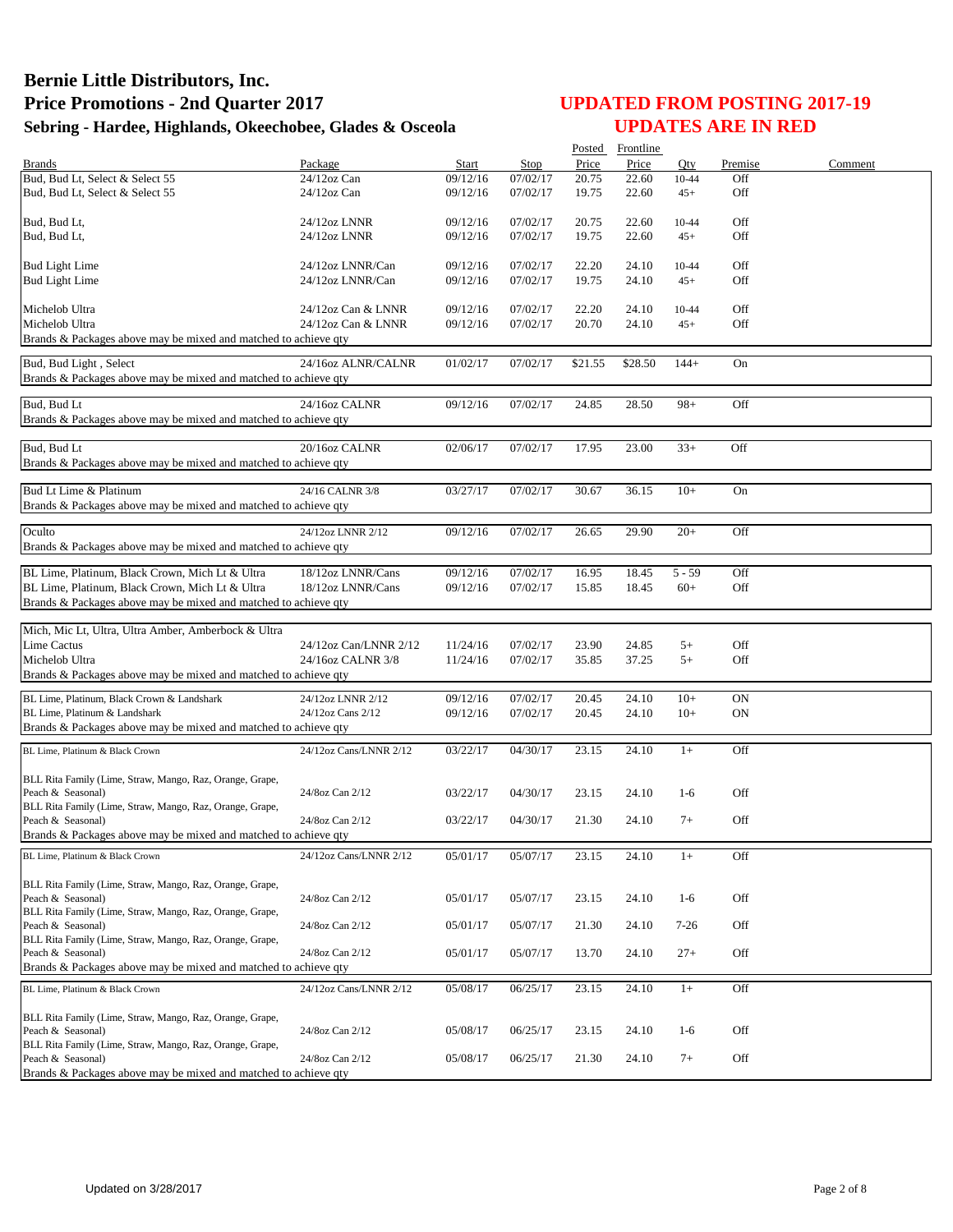|                                                                                                     |                        |              |             | Posted  | Frontline |           |         |                                      |
|-----------------------------------------------------------------------------------------------------|------------------------|--------------|-------------|---------|-----------|-----------|---------|--------------------------------------|
| <b>Brands</b>                                                                                       | Package                | <b>Start</b> | <b>Stop</b> | Price   | Price     | Oty       | Premise | Comment                              |
| BL Lime, Platinum & Black Crown                                                                     | 24/12oz Cans/LNNR 2/12 | 06/26/17     | 07/02/17    | 23.15   | 24.10     | $1+$      | Off     |                                      |
|                                                                                                     |                        |              |             |         |           |           |         |                                      |
| BLL Rita Family (Lime, Straw, Mango, Raz, Orange, Grape,<br>Peach & Seasonal)                       | 24/8oz Can 2/12        | 06/26/17     | 07/02/17    | 23.15   | 24.10     | $1-6$     | Off     |                                      |
| BLL Rita Family (Lime, Straw, Mango, Raz, Orange, Grape,                                            |                        |              |             |         |           |           |         |                                      |
| Peach & Seasonal)                                                                                   | 24/8oz Can 2/12        | 06/26/17     | 07/02/17    | 21.30   | 24.10     | $7 - 26$  | Off     |                                      |
| BLL Rita Family (Lime, Straw, Mango, Raz, Orange, Grape,                                            |                        |              |             |         |           |           |         |                                      |
| Peach & Seasonal)                                                                                   | 24/8oz Can 2/12        | 06/26/17     | 07/02/17    | 13.70   | 24.10     | $27+$     | Off     |                                      |
| Brands & Packages above may be mixed and matched to achieve qty                                     |                        |              |             |         |           |           |         |                                      |
| Bud Light Lime, Platinum & Black Crown                                                              | 24/12oz LNNR 4/6       | 04/03/17     | 04/30/17    | 21.60   | 24.55     | $10+$     | Off     |                                      |
| Brands & Packages above may be mixed and matched to achieve qty                                     |                        |              |             |         |           |           |         |                                      |
|                                                                                                     |                        |              |             |         |           |           |         |                                      |
| Bud Lt Platinum & Black Crown                                                                       | 24/12oz LNNR 4/6       | 05/01/17     | 05/07/17    | 21.60   | 24.55     | $10+$     | Off     |                                      |
|                                                                                                     |                        |              |             |         |           |           |         |                                      |
| <b>Bud Light Lime</b>                                                                               | 24/12oz LNNR 4/6       | 05/01/17     | 05/07/17    | 21.60   | 24.55     | $10 - 14$ | Off     |                                      |
| <b>Bud Light Lime</b>                                                                               | 24/12oz LNNR 4/6       | 05/01/17     | 05/07/17    | 15.85   | 24.55     | $15+$     | Off     |                                      |
| Brands & Packages above may be mixed and matched to achieve qty                                     |                        |              |             |         |           |           |         |                                      |
| Bud Light Lime, Platinum & Black Crown                                                              | 24/12oz LNNR 4/6       | 05/08/17     | 07/02/17    | 21.60   | 24.55     | $10+$     | Off     |                                      |
| Brands & Packages above may be mixed and matched to achieve qty                                     |                        |              |             |         |           |           |         |                                      |
|                                                                                                     |                        |              |             |         |           |           |         |                                      |
| Busch, Busch Lt, Nat Lt, Nat Ice & Rolling Rock                                                     | 24/12oz Can S/C        | 01/16/17     | 07/02/17    | 15.35   | 17.00     | 15-76     | Off     |                                      |
| Busch, Busch Lt, Nat Lt, Nat Ice & Rolling Rock                                                     | 24/12oz Can S/C        | 01/16/17     | 07/02/17    | 13.80   | 17.00     | $77+$     | Off     |                                      |
|                                                                                                     |                        |              |             |         |           |           |         | Stop Date Change from 4/29 to 7/2/17 |
| Natty Daddy                                                                                         | 24/12oz Can S/C        | 01/16/17     | 07/02/17    | 15.35   | 16.10     | $1 - 4$   | Off     |                                      |
| Natty Daddy                                                                                         | 24/12oz Can S/C        | 01/16/17     | 07/02/17    | 14.35   | 16.10     | 5-76      | Off     |                                      |
| Natty Daddy                                                                                         | 24/12oz Can S/C        | 01/16/17     | 07/02/17    | 13.80   | 16.10     | $77+$     | Off     |                                      |
| Brands & Packages above may be mixed and matched to achieve qty                                     |                        |              |             |         |           |           |         |                                      |
|                                                                                                     |                        |              |             |         |           |           |         |                                      |
| Busch, Busch Lt, Nat Lt, Nat Ice, Bud Ice, Rolling Rock                                             |                        |              |             |         |           |           |         |                                      |
| & Busch Ice                                                                                         | 18/12oz Cans/LNNR      | 04/03/17     | 04/16/17    | 10.95   | 12.40     | 20-39     | Off     |                                      |
| Busch, Busch Lt, Nat Lt, Nat Ice, Bud Ice, Rolling Rock<br>& Busch Ice                              | 18/12oz Cans/LNNR      | 04/03/17     | 04/16/17    | 9.35    | 12.40     | $40+$     | Off     |                                      |
| Brands & Packages above may be mixed and matched to achieve qty                                     |                        |              |             |         |           |           |         |                                      |
|                                                                                                     |                        |              |             |         |           |           |         |                                      |
| Busch, Busch Lt, Nat Lt, Nat Ice, Bud Ice, Rolling Rock                                             |                        |              |             |         |           |           |         |                                      |
| & Busch Ice                                                                                         | 18/12oz Cans/LNNR      | 04/17/17     | 07/02/17    | 9.35    | 12.40     | $40+$     | Off     |                                      |
| Brands & Packages above may be mixed and matched to achieve qty                                     |                        |              |             |         |           |           |         |                                      |
|                                                                                                     |                        |              |             |         |           |           |         |                                      |
| Bud Ice, King Cobra, High Gravity, Natty Daddy &                                                    |                        |              |             |         |           |           |         |                                      |
| <b>Rolling Rock</b>                                                                                 | 24/16oz Can 6/4        | 01/02/17     | 07/02/17    | \$15.95 | \$19.55   | $5+$      | Off     |                                      |
| Brands & Packages above may be mixed and matched to achieve qty                                     |                        |              |             |         |           |           |         |                                      |
|                                                                                                     |                        |              |             |         |           |           |         |                                      |
| Shock Top & Shock Top Sampler                                                                       | 24/12oz LNNR           | 09/12/16     | 07/02/17    | 19.70   | 27.75     | $56+$     | Off     |                                      |
| Shock Top & Shock Top Lemon                                                                         | 15/12oz Can            | 09/12/16     | 07/02/17    | 13.65   | 15.25     | $50+$     | Off     |                                      |
| Shock Top & Shock Top Lemon                                                                         | 30/12oz Can 2/15       | 09/12/16     | 07/02/17    | 25.70   | 28.90     | $25+$     | Off     |                                      |
| Shock Top, Apple Wheat, Lemon, Pumpkin, Rasp, IPA, Winter                                           |                        |              |             |         |           |           |         |                                      |
| Combo, Choc, Pretzel, Ginger, Ruby Red                                                              | 24/12oz LNNR 4/6       | 03/13/17     | 06/10/17    | 27.10   | 27.75     | $1 - 19$  | Off     |                                      |
| Shock Top, Apple Wheat, Lemon, Pumpkin, Rasp, IPA, Winter                                           |                        |              |             |         |           |           |         |                                      |
| Combo, Choc, Pretzel, Ginger, Ruby Red                                                              | 24/12oz LNNR 4/6       | 03/13/17     | 06/10/17    | 26.10   | 27.75     | 20-55     | Off     |                                      |
| Shock Top, Apple Wheat, Lemon, Pumpkin, Rasp, IPA, Winter                                           |                        |              |             |         |           |           |         |                                      |
| Combo, Choc, Pretzel, Ginger, Ruby Red                                                              | 24/12oz LNNR 4/6       | 03/13/17     | 06/10/17    | 25.10   | 27.75     | 56-111    | Off     |                                      |
| Shock Top, Apple Wheat, Lemon, Pumpkin, Rasp, IPA, Winter<br>Combo, Choc, Pretzel, Ginger, Ruby Red | 24/12oz LNNR 4/6       | 03/13/17     | 06/10/17    | 24.10   | 27.75     | $112+$    | Off     |                                      |
| Brands & Packages above may be mixed and matched to achieve qty                                     |                        |              |             |         |           |           |         |                                      |
|                                                                                                     |                        |              |             |         |           |           |         |                                      |
| Shock Top, Apple Wheat, Lemon, Pumpkin, Rasp, IPA, Winter<br>Combo, Choc, Pretzel, Ginger, Ruby Red | 24/12oz LNNR 4/6       | 06/12/17     | 06/18/17    | 27.10   | 27.75     | $1 - 19$  | Off     |                                      |
| Shock Top, Apple Wheat, Lemon, Pumpkin, Rasp, IPA, Winter                                           |                        |              |             |         |           |           |         |                                      |
| Combo, Choc, Pretzel, Ginger, Ruby Red                                                              | 24/12oz LNNR 4/6       | 06/12/17     | 06/18/17    | 19.20   | 27.75     | $20+$     | Off     |                                      |
| Brands & Packages above may be mixed and matched to achieve qty                                     |                        |              |             |         |           |           |         |                                      |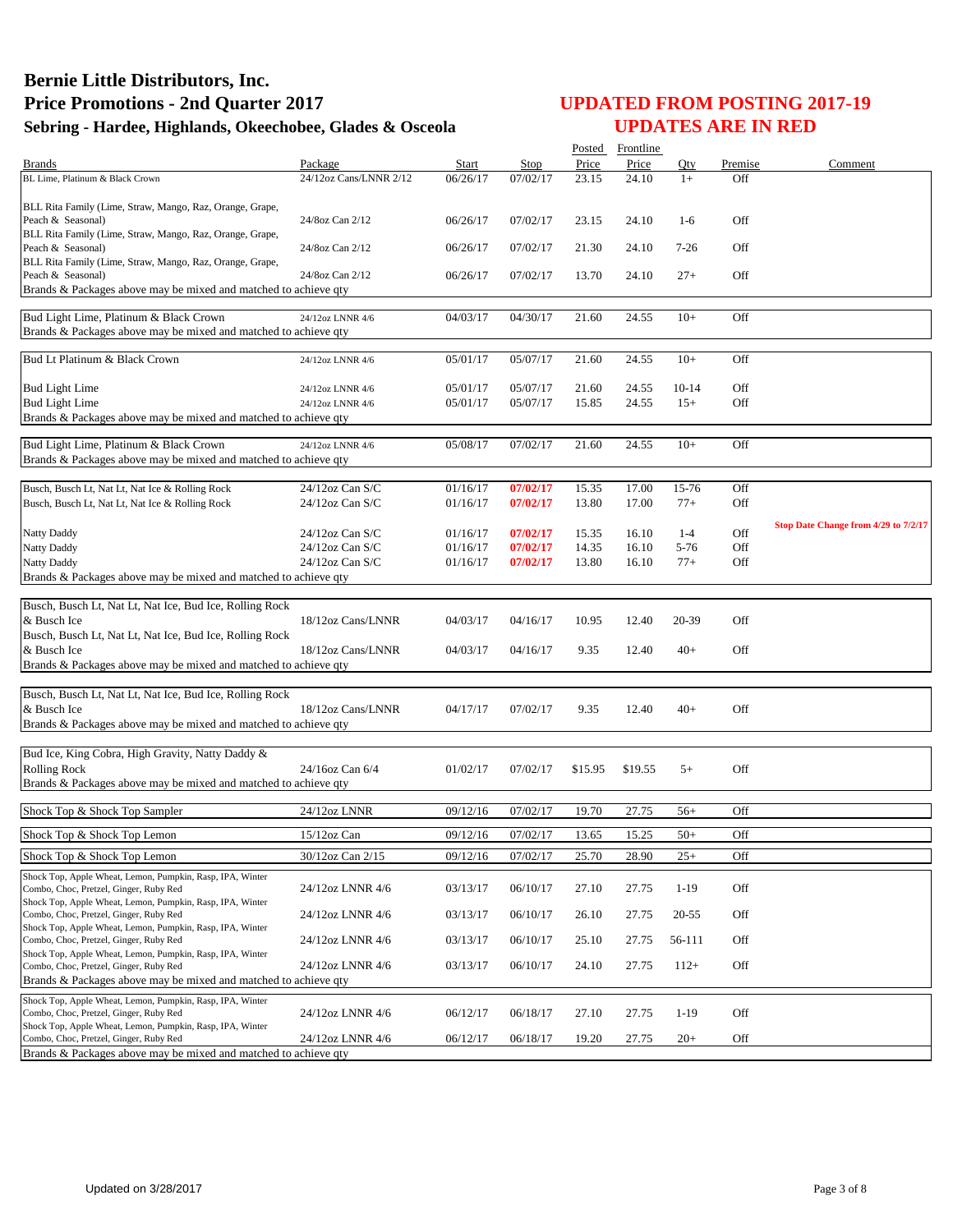|                                                                                                     |                       |              |          | Posted | Frontline |        |         |         |
|-----------------------------------------------------------------------------------------------------|-----------------------|--------------|----------|--------|-----------|--------|---------|---------|
| <b>Brands</b>                                                                                       | Package               | <b>Start</b> | Stop     | Price  | Price     | Oty    | Premise | Comment |
| Shock Top, Apple Wheat, Lemon, Pumpkin, Rasp, IPA, Winter<br>Combo, Choc, Pretzel, Ginger, Ruby Red | 24/12oz LNNR 4/6      | 06/19/17     | 09/02/17 | 27.10  | 27.75     | $1-19$ | Off     |         |
| Shock Top, Apple Wheat, Lemon, Pumpkin, Rasp, IPA, Winter<br>Combo, Choc, Pretzel, Ginger, Ruby Red | 24/12oz LNNR 4/6      | 06/19/17     | 09/02/17 | 26.10  | 27.75     | 20-55  | Off     |         |
| Shock Top, Apple Wheat, Lemon, Pumpkin, Rasp, IPA, Winter                                           | 24/12oz LNNR 4/6      |              |          |        |           | 56-111 | Off     |         |
| Combo, Choc, Pretzel, Ginger, Ruby Red<br>Shock Top, Apple Wheat, Lemon, Pumpkin, Rasp, IPA, Winter |                       | 06/19/17     | 09/02/17 | 25.10  | 27.75     |        |         |         |
| Combo, Choc, Pretzel, Ginger, Ruby Red                                                              | 24/12oz LNNR 4/6      | 06/19/17     | 09/02/17 | 24.10  | 27.75     | $112+$ | Off     |         |
| Brands & Packages above may be mixed and matched to achieve qty                                     |                       |              |          |        |           |        |         |         |
|                                                                                                     |                       |              |          |        |           |        |         |         |
| Wild Blue & Redbridge                                                                               | 24/12oz LNNR 4/6      | 11/14/16     | 07/02/17 | 28.65  | 29.35     | $28+$  | Off     |         |
| Brands & Packages above may be mixed and matched to achieve qty                                     |                       |              |          |        |           |        |         |         |
|                                                                                                     | 24/12oz LNNR 4/6      |              |          |        |           |        |         |         |
| Kirin Ichiban & Kirin Light<br>Brands & Packages above may be mixed and matched to achieve qty      |                       | 11/14/16     | 07/02/17 | 23.50  | 27.75     | $10+$  | Off     |         |
|                                                                                                     |                       |              |          |        |           |        |         |         |
| Becks, Lt, Dark, Oktob, Sapphire, Becks NA, St Pauli &                                              |                       |              |          |        |           |        |         |         |
| <b>Bass</b>                                                                                         | 24/12oz LNNR 4/6      | 09/12/16     | 05/21/17 | 22.05  | 24.55     | 56-111 | Off     |         |
| Becks, Lt, Dark, Oktob, Sapphire, Becks NA, St Pauli &                                              |                       |              |          |        |           |        |         |         |
| <b>Bass</b>                                                                                         | 24/12oz LNNR 4/6      | 09/12/16     | 05/21/17 | 19.80  | 24.55     | $112+$ | Off     |         |
| Brands & Packages above may be mixed and matched to achieve qty                                     |                       |              |          |        |           |        |         |         |
| Becks, Lt, Dark, Oktob, Sapphire                                                                    | 24/12oz LNNR 4/6      | 05/22/17     | 05/28/17 | 16.50  | 24.55     | $20+$  | Off     |         |
| Bass Ale, S Pauli & Beck's NA                                                                       | 24/12oz LNNR 4/6      | 05/22/17     | 05/28/17 | 22.05  | 24.55     | 56-111 | Off     |         |
| Bass Ale, St Pauli & Beck's NA                                                                      | 24/12oz LNNR 4/6      | 05/22/17     | 05/28/17 | 19.80  | 24.55     | $112+$ | Off     |         |
| Brands & Packages above may be mixed and matched to achieve qty                                     |                       |              |          |        |           |        |         |         |
|                                                                                                     |                       |              |          |        |           |        |         |         |
| Becks, Lt, Dark, Oktob, Sapphire, Becks NA, St Pauli &<br><b>Bass</b>                               |                       |              | 07/02/17 | 22.05  |           |        | Off     |         |
| Becks, Lt, Dark, Oktob, Sapphire, Becks NA, St Pauli &                                              | 24/12oz LNNR 4/6      | 05/29/17     |          |        | 24.55     | 56-111 |         |         |
| <b>Bass</b>                                                                                         | 24/12oz LNNR 4/6      | 05/29/17     | 07/02/17 | 19.80  | 24.55     | $112+$ | Off     |         |
| Brands & Packages above may be mixed and matched to achieve qty                                     |                       |              |          |        |           |        |         |         |
|                                                                                                     |                       |              |          |        |           |        |         |         |
| Becks, Light, Dark, Oktoberfest, Sapphire, St Pauli &                                               |                       |              |          |        |           |        |         |         |
| <b>Bass</b>                                                                                         | 24/12oz LNNR/CAN 2/12 | 03/06/17     | 04/16/17 | 20.35  | 24.10     | 56-111 | Off     |         |
| Becks, Light, Dark, Oktoberfest, Sapphire, St Pauli &<br><b>Bass</b>                                | 24/12oz LNNR/CAN 2/12 | 03/06/17     | 04/16/17 | 19.80  | 24.10     | $112+$ | Off     |         |
|                                                                                                     |                       |              |          |        |           |        |         |         |
| <b>Land Shark</b>                                                                                   | 24/12oz LNNR/CAN 2/12 | 03/06/17     | 04/16/17 | 22.15  | 24.10     | 56-111 | Off     |         |
| <b>Land Shark</b>                                                                                   | 24/12oz LNNR/CAN 2/12 | 03/06/17     | 04/16/17 | 20.35  | 24.10     | $112+$ | Off     |         |
| Brands & Packages above may be mixed and matched to achieve qty                                     |                       |              |          |        |           |        |         |         |
|                                                                                                     |                       |              |          |        |           |        |         |         |
| Becks, Light, Dark, Oktoberfest, Sapphire, St Pauli &                                               |                       |              |          |        |           |        |         |         |
| <b>Bass</b>                                                                                         | 24/12oz LNNR/CAN 2/12 | 04/17/17     | 04/23/17 | 19.20  | 24.10     | $10+$  | Off     |         |
| <b>Land Shark</b>                                                                                   | 24/12oz LNNR/CAN 2/12 | 04/17/17     | 04/23/17 | 19.20  | 24.10     | $10+$  | Off     |         |
| Brands & Packages above may be mixed and matched to achieve qty                                     |                       |              |          |        |           |        |         |         |
|                                                                                                     |                       |              |          |        |           |        |         |         |
| Becks, Light, Dark, Oktoberfest, Sapphire, St Pauli &                                               |                       |              |          |        |           |        |         |         |
| <b>Bass</b>                                                                                         | 24/12oz LNNR/CAN 2/12 | 04/24/17     | 05/07/17 | 20.35  | 24.10     | 56-111 | Off     |         |
| Becks, Light, Dark, Oktoberfest, Sapphire, St Pauli &                                               |                       |              |          |        |           |        |         |         |
| Bass                                                                                                | 24/12oz LNNR/CAN 2/12 | 04/24/17     | 05/07/17 | 19.80  | 24.10     | $112+$ | Off     |         |
| <b>Land Shark</b>                                                                                   | 24/12oz LNNR/CAN 2/12 | 04/24/17     | 05/07/17 | 22.15  | 24.10     | 56-111 | Off     |         |
| <b>Land Shark</b>                                                                                   | 24/12oz LNNR/CAN 2/12 | 04/24/17     | 05/07/17 | 20.35  | 24.10     | $112+$ | Off     |         |
| Brands & Packages above may be mixed and matched to achieve qty                                     |                       |              |          |        |           |        |         |         |
|                                                                                                     |                       |              |          |        |           |        |         |         |
| Becks, Light, Dark, Oktoberfest, Sapphire, St Pauli &                                               |                       |              |          |        |           |        |         |         |
| <b>Bass</b>                                                                                         | 24/12oz LNNR/CAN 2/12 | 05/08/17     | 05/14/17 | 19.20  | 24.10     | $10+$  | Off     |         |
|                                                                                                     |                       |              |          |        |           |        |         |         |
| Land Shark<br>Brands & Packages above may be mixed and matched to achieve qty                       | 24/12oz LNNR/CAN 2/12 | 05/08/17     | 05/14/17 | 19.20  | 24.10     | $10+$  | Off     |         |
|                                                                                                     |                       |              |          |        |           |        |         |         |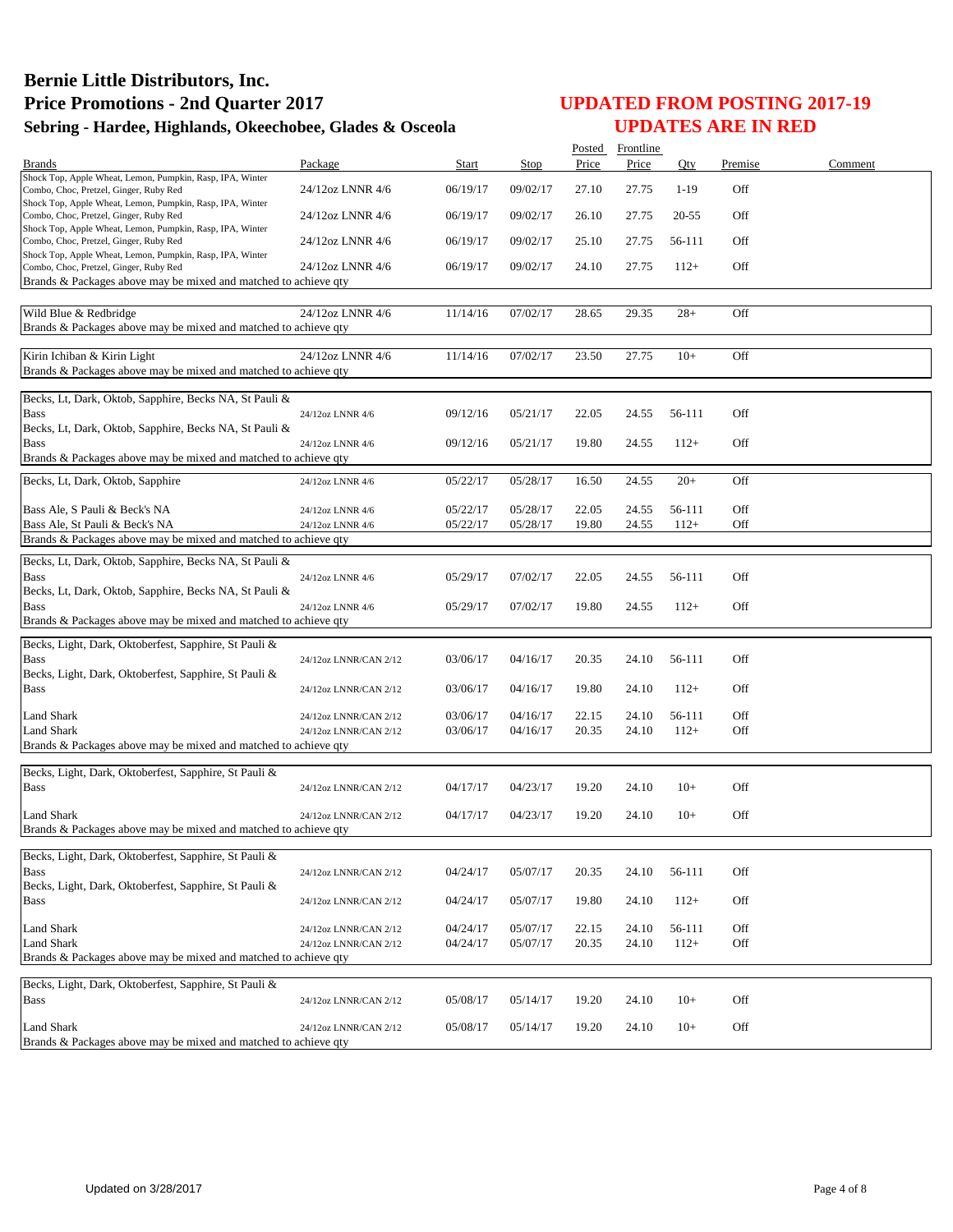|                                                                                                                            |                       |          |             | Posted | Frontline |           |         |         |
|----------------------------------------------------------------------------------------------------------------------------|-----------------------|----------|-------------|--------|-----------|-----------|---------|---------|
| Brands                                                                                                                     | Package               | Start    | <b>Stop</b> | Price  | Price     | Oty       | Premise | Comment |
| Becks, Light, Dark, Oktoberfest, Sapphire, St Pauli &                                                                      |                       |          |             |        |           |           |         |         |
| Bass                                                                                                                       | 24/12oz LNNR/CAN 2/12 | 05/15/17 | 06/11/17    | 20.35  | 24.10     | 56-111    | Off     |         |
| Becks, Light, Dark, Oktoberfest, Sapphire, St Pauli &                                                                      |                       |          |             |        |           |           |         |         |
| Bass                                                                                                                       | 24/12oz LNNR/CAN 2/12 | 05/15/17 | 06/11/17    | 19.80  | 24.10     | $112+$    | Off     |         |
| Land Shark                                                                                                                 | 24/12oz LNNR/CAN 2/12 | 05/15/17 | 06/11/17    | 22.15  | 24.10     | 56-111    | Off     |         |
| Land Shark                                                                                                                 | 24/12oz LNNR/CAN 2/12 | 05/15/17 | 06/11/17    | 20.35  | 24.10     | $112+$    | Off     |         |
| Brands & Packages above may be mixed and matched to achieve qty                                                            |                       |          |             |        |           |           |         |         |
|                                                                                                                            |                       |          |             |        |           |           |         |         |
| Becks, Light, Dark, Oktoberfest, Sapphire, St Pauli &                                                                      |                       |          |             |        |           |           |         |         |
| <b>Bass</b>                                                                                                                | 24/12oz LNNR/CAN 2/12 | 06/12/17 | 06/18/17    | 19.20  | 24.10     | $10+$     | Off     |         |
| Land Shark                                                                                                                 | 24/12oz LNNR/CAN 2/12 | 06/12/17 | 06/18/17    | 19.20  | 24.10     | $10+$     | Off     |         |
| Brands & Packages above may be mixed and matched to achieve qty                                                            |                       |          |             |        |           |           |         |         |
|                                                                                                                            |                       |          |             |        |           |           |         |         |
| Becks, Light, Dark, Oktoberfest, Sapphire, St Pauli &                                                                      |                       |          |             |        |           |           |         |         |
| <b>Bass</b>                                                                                                                | 24/12oz LNNR/CAN 2/12 | 06/19/17 | 07/09/17    | 20.35  | 24.10     | 56-111    | Off     |         |
| Becks, Light, Dark, Oktoberfest, Sapphire, St Pauli &                                                                      |                       |          |             |        |           |           |         |         |
| Bass                                                                                                                       | 24/12oz LNNR/CAN 2/12 | 06/19/17 | 07/09/17    | 19.80  | 24.10     | $112+$    | Off     |         |
| Land Shark                                                                                                                 | 24/12oz LNNR/CAN 2/12 | 06/19/17 | 07/09/17    | 22.15  | 24.10     | 56-111    | Off     |         |
| <b>Land Shark</b>                                                                                                          | 24/12oz LNNR/CAN 2/12 | 06/19/17 | 07/09/17    | 20.35  | 24.10     | $112+$    | Off     |         |
| Brands & Packages above may be mixed and matched to achieve qty                                                            |                       |          |             |        |           |           |         |         |
|                                                                                                                            |                       |          |             |        |           |           |         |         |
| Beck's, Sapphire, Black Crown, BL Lime, Platinum,                                                                          |                       |          |             |        |           |           |         |         |
| Michelob Ultra & Landshark                                                                                                 | 24/16oz CAN 6/4       | 02/06/17 | 07/02/17    | 25.75  | 28.00     | $1-2$     | Off     |         |
| Beck's, Sapphire, Black Crown, BL Lime, Platinum,<br>Michelob Ultra & Landshark                                            | 24/16oz CAN 6/4       | 02/06/17 | 07/02/17    | 24.90  | 28.00     | $3+$      | Off     |         |
|                                                                                                                            |                       |          |             |        |           |           |         |         |
| Shock Top, Apple, Lemon, Pumpkin, Shockolate &                                                                             |                       |          |             |        |           |           |         |         |
| <b>Twisted Pretzel</b>                                                                                                     | 24/16oz CAN 6/4       | 02/06/17 | 07/02/17    | 29.80  | 33.50     | $1 - 2$   | Off     |         |
| Shock Top, Apple, Lemon, Pumpkin, Shockolate &                                                                             |                       |          |             |        |           |           |         |         |
| <b>Twisted Pretzel</b>                                                                                                     | 24/16oz CAN 6/4       | 02/06/17 | 07/02/17    | 24.90  | 33.50     | $3+$      | Off     |         |
|                                                                                                                            |                       |          |             |        |           |           |         |         |
| Goose 312, IPA, Green Line & Four Star Pilsner                                                                             | 24/16oz CAN 6/4       | 02/06/17 | 07/02/17    | 29.80  | 31.95     | $1 - 2$   | Off     |         |
| Goose 312, IPA, Green Line & Four Star Pilsner                                                                             | 24/16oz CAN 6/4       | 02/06/17 | 07/02/17    | 24.90  | 31.95     | $3+$      | Off     |         |
|                                                                                                                            |                       |          |             |        |           |           |         |         |
| Bud Chelada, Bud Lt Chelada                                                                                                | 24/16oz Can 6/4       | 02/06/17 | 07/02/17    | 29.80  | 33.50     | $1+$      | Off     |         |
|                                                                                                                            |                       |          |             |        |           |           |         |         |
| Rita Splash (Lime, Strawberry & Pineapple)                                                                                 | 24/16oz CAN 4/6       | 02/06/17 | 07/02/17    | 29.80  | 37.50     | $1+$      | Off     |         |
|                                                                                                                            | 24/16oz CAN 6/4       |          | 07/02/17    |        |           | $1+$      | Off     |         |
| BL Lime Rita Family & Oculto<br>Brands & Packages above may be mixed and matched to achieve qty                            |                       | 02/06/17 |             | 29.80  | 37.50     |           |         |         |
|                                                                                                                            |                       |          |             |        |           |           |         |         |
| <b>Boddington's Pub</b>                                                                                                    | 24/16oz CAN 6/4       | 01/04/16 | 07/02/17    | 39.15  | 41.75     | $72+$     | Off     |         |
|                                                                                                                            |                       |          |             |        |           |           |         |         |
| BP Blueberry, Oktoberfest, Pumpkin, Summer, Winter, Spring<br>Toasted Lager, Hoptical Illusion, Mosaic Session IPA & Honey |                       |          |             |        |           |           |         |         |
| Robber                                                                                                                     | 24/12oz LNNR 4/6      | 03/20/17 | 06/25/17    | 27.70  | 30.90     | $25 - 55$ | Off     |         |
| BP Blueberry, Oktoberfest, Pumpkin, Summer, Winter, Spring,                                                                |                       |          |             |        |           |           |         |         |
| Toasted Lager, Hoptical Illusion, Mosaic Session IPA & Honey                                                               |                       |          |             |        |           |           |         |         |
| Robber                                                                                                                     | 24/12oz LNNR 4/6      | 03/20/17 | 06/25/17    | 26.70  | 30.90     | $56+$     | Off     |         |
| Goose 312, 312 Pale Ale, Honkers, IPA, Winter, Summer, Harvest                                                             |                       |          |             |        |           |           |         |         |
| Ale, Sixth Day, Endless IPA, Rambler IPA, Oktob, 10 Hills Pale Ale,                                                        |                       |          |             |        |           |           |         |         |
| Four Star, Green Line, Preseason                                                                                           | 24/12oz LNNR/Can 4/6  | 03/20/17 | 06/25/17    | 27.70  | 30.90     | $25 - 55$ | Off     |         |
| Goose 312, 312 Pale Ale, Honkers, IPA, Winter, Summer, Harvest                                                             |                       |          |             |        |           |           |         |         |
| Ale, Sixth Day, Endless IPA, Rambler IPA, Oktob, 10 Hills Pale Ale,<br>Four Star, Green Line, Preseason                    | 24/12oz LNNR/Can 4/6  | 03/20/17 | 06/25/17    | 26.70  | 30.90     | $56+$     | Off     |         |
| Brands & Packages above may be mixed and matched to achieve qty                                                            |                       |          |             |        |           |           |         |         |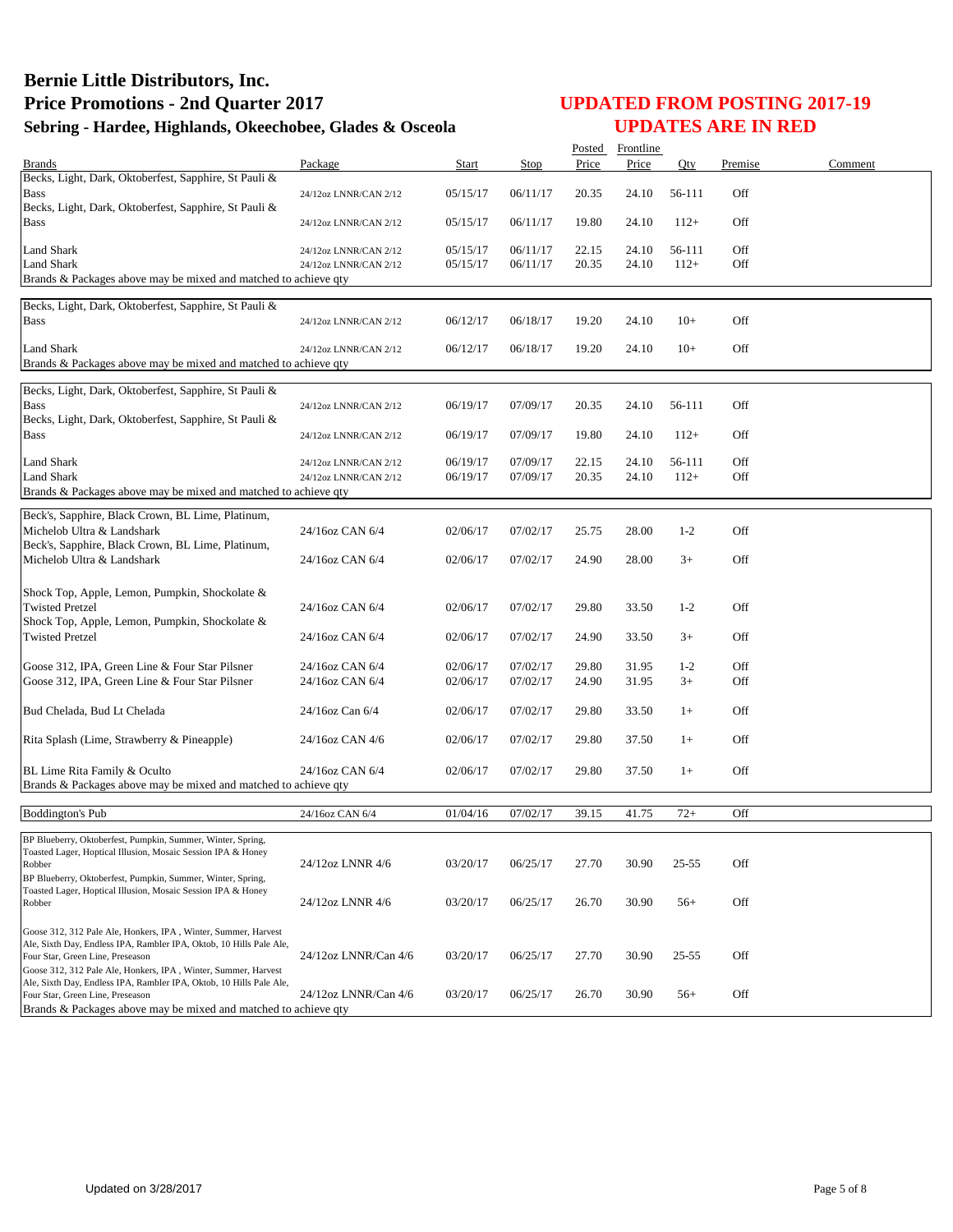|                                                                                                                                |                                                 |          |          |                | Posted Frontline |           |         |         |
|--------------------------------------------------------------------------------------------------------------------------------|-------------------------------------------------|----------|----------|----------------|------------------|-----------|---------|---------|
| <b>Brands</b>                                                                                                                  | Package                                         | Start    | Stop     | Price          | Price            | Oty       | Premise | Comment |
| BP Blueberry, Oktoberfest, Pumpkin, Summer, Winter, Spring,<br>Toasted Lager, Hoptical Illusion, Mosaic Session IPA & Honey    |                                                 |          |          |                |                  |           |         |         |
| Robber                                                                                                                         | 24/12oz LNNR 4/6                                | 06/26/17 | 07/02/17 | 19.20          | 30.90            | $10+$     | Off     |         |
|                                                                                                                                |                                                 |          |          |                |                  |           |         |         |
| Goose 312, 312 Pale Ale, Honkers, IPA, Winter, Summer, Harvest                                                                 |                                                 |          |          |                |                  |           |         |         |
| Ale, Sixth Day, Endless IPA, Rambler IPA, Oktob, 10 Hills Pale Ale,                                                            |                                                 |          |          |                |                  |           |         |         |
| Four Star, Green Line, Preseason<br>Goose 312, 312 Pale Ale, Honkers, IPA, Winter, Summer, Harvest                             | 24/12oz LNNR/Can 4/6                            | 06/26/17 | 07/02/17 | 27.70          | 30.90            | $25 - 55$ | Off     |         |
| Ale, Sixth Day, Endless IPA, Rambler IPA, Oktob, 10 Hills Pale Ale,                                                            |                                                 |          |          |                |                  |           |         |         |
| Four Star, Green Line, Preseason                                                                                               | 24/12oz LNNR/Can 4/6                            | 06/26/17 | 07/02/17 | 26.70          | 30.90            | $56+$     | Off     |         |
| Brands & Packages above may be mixed and matched to achieve qty                                                                |                                                 |          |          |                |                  |           |         |         |
| Shock Top, Wheat IPA, Lemon, Pumpkin, Variety, Apple, Winter,                                                                  |                                                 |          |          |                |                  |           |         |         |
| Honey Bourbon, Choc, Pretzel, Ginger & Ruby Red                                                                                | 24/12oz LNNR/Can 2/12                           | 01/23/17 | 07/02/17 | 24.60          | 27.75            | 14-55     | Off     |         |
| Shock Top, Wheat IPA, Lemon, Pumpkin, Variety, Apple, Winter,                                                                  |                                                 |          |          |                |                  |           |         |         |
| Honey Bourbon, Choc, Pretzel, Ginger & Ruby Red                                                                                | 24/12oz LNNR/Can 2/12                           | 01/23/17 | 07/02/17 | 23.60          | 27.75            | 56-111    | Off     |         |
| Shock Top, Wheat IPA, Lemon, Pumpkin, Variety, Apple, Winter,                                                                  | 24/12oz LNNR/Can 2/12                           | 01/23/17 | 07/02/17 | 22.60          | 27.75            | $112+$    | Off     |         |
| Honey Bourbon, Choc, Pretzel, Ginger & Ruby Red                                                                                |                                                 |          |          |                |                  |           |         |         |
|                                                                                                                                |                                                 |          |          |                |                  |           |         |         |
| Goose 312, 312 Pale, Honkers, IPA, Winter, Summer, Fall, Harvest<br>Ale, Endless IPA, Winter, Four Star, Green Line, Seasonals |                                                 |          |          |                |                  |           |         |         |
|                                                                                                                                | 24/12oz LNNR/CN 2/12                            | 01/23/17 | 07/02/17 | 26.25          | 29.65            | 14-55     | Off     |         |
| Goose 312, 312 Pale, Honkers, IPA, Winter, Summer, Fall, Harvest                                                               |                                                 |          |          |                |                  |           |         |         |
| Ale, Endless IPA, Winter, Four Star, Green Line, Seasonals                                                                     | 24/12oz LNNR/CN 2/12                            | 01/23/17 | 07/02/17 | 25.25          | 29.65            | $56+$     | Off     |         |
| Brands & Packages above may be mixed and matched to achieve qty                                                                |                                                 |          |          |                |                  |           |         |         |
|                                                                                                                                |                                                 |          |          |                |                  |           |         |         |
| Goose Seasonal Sampler                                                                                                         | 24/12oz Can                                     | 01/02/17 | 07/02/17 | 25.45          | 28.85            | 14-55     | Off     |         |
| Goose Seasonal Sampler                                                                                                         | 24/12oz Can                                     | 01/02/17 | 07/02/17 | 24.45          | 28.85            | $56+$     | Off     |         |
| Brands & Packages above may be mixed and matched to achieve qty                                                                |                                                 |          |          |                |                  |           |         |         |
|                                                                                                                                |                                                 | 01/02/17 | 07/02/17 |                |                  | $10 - 55$ | Off     |         |
| Goose Seasonal Sampler<br>Goose Seasonal Sampler                                                                               | 24/12oz LNNR<br>24/12oz LNNR                    | 01/02/17 | 07/02/17 | 26.80<br>25.50 | 28.85<br>28.85   | 56-111    | Off     |         |
| Goose Seasonal Sampler                                                                                                         | 24/12oz LNNR                                    | 01/02/17 | 07/02/17 | 24.50          | 28.85            | $112+$    | Off     |         |
| Brands & Packages above may be mixed and matched to achieve qty                                                                |                                                 |          |          |                |                  |           |         |         |
|                                                                                                                                |                                                 |          |          |                |                  |           |         |         |
| Stella Artois                                                                                                                  | 20/9.6oz LNR                                    | 09/12/16 | 07/02/17 | 19.90          | 21.95            | $3+$      | Off     |         |
|                                                                                                                                |                                                 | 04/03/17 | 04/23/17 | 26.40          | 32.55            | 56-111    | Off     |         |
| Stella Artois, Cidre, Hoegaarden, Leffe Blonde/Brown<br>Stella Artois, Cidre, Hoegaarden, Leffe Blonde/Brown                   | 24/11.2oz LNNR/CN 4/6<br>24/11.2oz LNNR/CN 4/6  | 04/03/17 | 04/23/17 | 25.75          | 32.55            | 112-215   | Off     |         |
| Stella Artois, Cidre, Hoegaarden, Leffe Blonde/Brown                                                                           | 24/11.2oz LNNR/CN 4/6                           | 04/03/17 | 04/23/17 | 24.46          | 32.55            | $216+$    | Off     |         |
|                                                                                                                                |                                                 |          |          |                |                  |           |         |         |
|                                                                                                                                |                                                 |          |          |                |                  |           |         |         |
| Stella, Stella Cidre, Hoegaarden, Belgian Sampler                                                                              | 24/11.2oz LNNR/Can 2/12 &<br>20/14.9oz Can 2/12 | 04/03/17 | 04/23/17 | 30.30          | 33.30            | $1 - 4$   | Off     |         |
|                                                                                                                                | 24/11.2oz LNNR/Can 2/12 &                       |          |          |                |                  |           |         |         |
| Stella, Stella Cidre, Hoegaarden, Belgian Sampler                                                                              | 20/14.9oz Can 2/12                              | 04/03/17 | 04/23/17 | 27.00          | 33.30            | $5 - 55$  | Off     |         |
|                                                                                                                                | 24/11.2oz LNNR/Can 2/12 &                       |          |          |                |                  |           |         |         |
| Stella, Stella Cidre, Hoegaarden, Belgian Sampler                                                                              | 20/14.9oz Can 2/12                              | 04/03/17 | 04/23/17 | 26.40          | 33.30            | 56-111    | Off     |         |
| Stella, Stella Cidre, Hoegaarden, Belgian Sampler                                                                              | 24/11.2oz LNNR/Can 2/12 &                       |          |          |                |                  |           |         |         |
|                                                                                                                                | 20/14.9oz Can 2/12                              | 04/03/17 | 04/23/17 | 25.75          | 33.30            | $112+$    | Off     |         |
| Brands & Packages above may be mixed and matched to achieve qty                                                                |                                                 |          |          |                |                  |           |         |         |
| Stella Artois, Cidre, Hoegaarden, Leffe Blonde/Brown                                                                           | 24/11.2oz LNNR 4/6                              | 04/24/17 | 04/30/17 | 26.40          | 32.55            | 56-111    | Off     |         |
| Stella Artois, Cidre, Hoegaarden, Leffe Blonde/Brown                                                                           | 24/11.2oz LNNR 4/6                              | 04/24/17 | 04/30/17 | 25.75          | 32.55            | 112-215   | Off     |         |
| Stella Artois, Cidre, Hoegaarden, Leffe Blonde/Brown                                                                           | 24/11.2oz LNNR 4/6                              | 04/24/17 | 04/30/17 | 24.46          | 32.55            | $216+$    | Off     |         |
|                                                                                                                                |                                                 |          |          |                |                  |           |         |         |
|                                                                                                                                |                                                 |          | 04/30/17 |                |                  | $10+$     | Off     |         |
| Stella Artois                                                                                                                  | 24/11.2oz Can 4/6                               | 04/24/17 |          | 21.60          | 32.55            |           |         |         |
|                                                                                                                                |                                                 |          |          |                |                  |           |         |         |
| Stella, Stella Cidre, Hoegaarden, Belgian Sampler                                                                              | 24/11.2oz LNNR/Can 2/12 &                       |          |          |                |                  |           |         |         |
|                                                                                                                                | 20/14.9oz Can 2/12                              | 04/24/17 | 04/30/17 | 30.30          | 33.30            | $1 - 4$   | Off     |         |
| Stella, Stella Cidre, Hoegaarden, Belgian Sampler                                                                              | 24/11.2oz LNNR/Can 2/12 &<br>20/14.9oz Can 2/12 | 04/24/17 | 04/30/17 | 27.00          | 33.30            | $5 - 55$  | Off     |         |
|                                                                                                                                | 24/11.2oz LNNR/Can 2/12 &                       |          |          |                |                  |           |         |         |
| Stella, Stella Cidre, Hoegaarden, Belgian Sampler                                                                              | 20/14.9oz Can 2/12                              | 04/24/17 | 04/30/17 | 26.40          | 33.30            | 56-111    | Off     |         |
| Stella, Stella Cidre, Hoegaarden, Belgian Sampler                                                                              | 24/11.2oz LNNR/Can 2/12 &                       |          |          |                |                  |           |         |         |
|                                                                                                                                | 20/14.9oz Can 2/12                              | 04/24/17 | 04/30/17 | 25.75          | 33.30            | $112+$    | Off     |         |
| Brands & Packages above may be mixed and matched to achieve qty                                                                |                                                 |          |          |                |                  |           |         |         |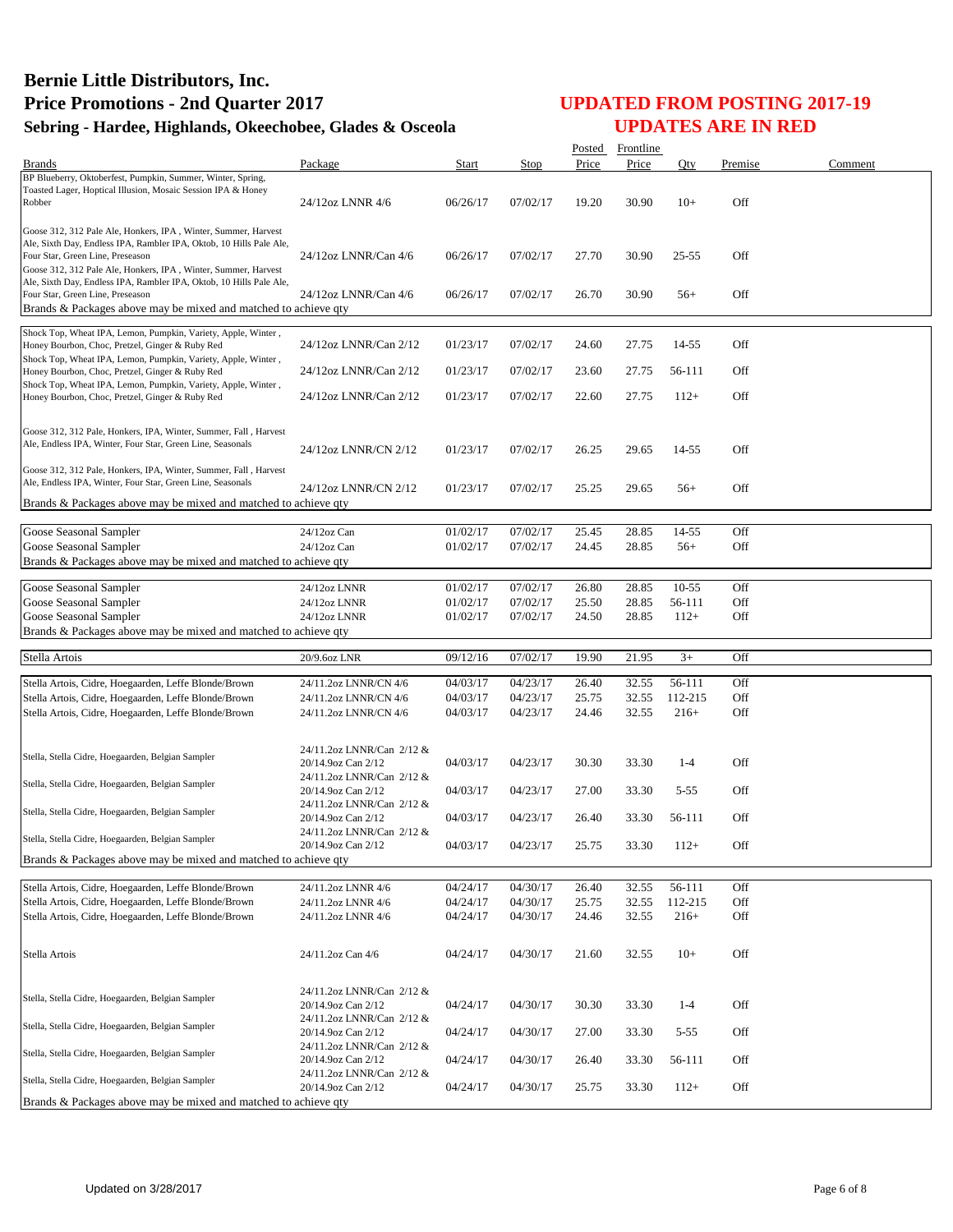|                                                                                                                                                               |                                                 |          |          |       | Posted Frontline |         |          |         |
|---------------------------------------------------------------------------------------------------------------------------------------------------------------|-------------------------------------------------|----------|----------|-------|------------------|---------|----------|---------|
| <b>Brands</b>                                                                                                                                                 | Package                                         | Start    | Stop     | Price | Price            | Oty     | Premise  | Comment |
| Stella Artois, Cidre, Hoegaarden, Leffe Blonde/Brown                                                                                                          | 24/11.2oz LNNR/CN 4/6                           | 05/01/17 | 07/02/17 | 26.40 | 32.55            | 56-111  | Off      |         |
| Stella Artois, Cidre, Hoegaarden, Leffe Blonde/Brown                                                                                                          | 24/11.2oz LNNR/CN 4/6                           | 05/01/17 | 07/02/17 | 25.75 | 32.55            | 112-215 | Off      |         |
| Stella Artois, Cidre, Hoegaarden, Leffe Blonde/Brown                                                                                                          | 24/11.2oz LNNR/CN 4/6                           | 05/01/17 | 07/02/17 | 24.46 | 32.55            | $216+$  | Off      |         |
|                                                                                                                                                               |                                                 |          |          |       |                  |         |          |         |
|                                                                                                                                                               | 24/11.2oz LNNR/Can 2/12 &                       |          |          |       |                  |         |          |         |
| Stella, Stella Cidre, Hoegaarden, Belgian Sampler                                                                                                             | 20/14.9oz Can 2/12                              | 05/01/17 | 07/02/17 | 30.30 | 33.30            | $1 - 4$ | Off      |         |
| Stella, Stella Cidre, Hoegaarden, Belgian Sampler                                                                                                             | 24/11.2oz LNNR/Can 2/12 &                       |          |          |       |                  |         |          |         |
|                                                                                                                                                               | 20/14.9oz Can 2/12                              | 05/01/17 | 07/02/17 | 27.00 | 33.30            | 5-55    | Off      |         |
| Stella, Stella Cidre, Hoegaarden, Belgian Sampler                                                                                                             | 24/11.2oz LNNR/Can 2/12 &<br>20/14.9oz Can 2/12 | 05/01/17 | 07/02/17 | 26.40 | 33.30            | 56-111  | Off      |         |
|                                                                                                                                                               | 24/11.2oz LNNR/Can 2/12 &                       |          |          |       |                  |         |          |         |
| Stella, Stella Cidre, Hoegaarden, Belgian Sampler                                                                                                             | 20/14.9oz Can 2/12                              | 05/01/17 | 07/02/17 | 25.75 | 33.30            | $112+$  | Off      |         |
| Brands & Packages above may be mixed and matched to achieve qty                                                                                               |                                                 |          |          |       |                  |         |          |         |
| Kona Longboard, Fire Rock, Pipeline, Wailua Wheat, Koko Brown,                                                                                                |                                                 |          |          |       |                  |         |          |         |
| Castaway, Big Wave, Lemongrass & Lavaman                                                                                                                      | 24/12oz LNNR 4/6                                | 05/01/17 | 05/28/17 | 25.56 | 28.76            | $15+$   | On & Off |         |
| Brands & Packages above may be mixed and matched to achieve qty                                                                                               |                                                 |          |          |       |                  |         |          |         |
|                                                                                                                                                               |                                                 |          |          |       |                  |         |          |         |
| Kona Longboard, Castaway, Variety & Big Wave                                                                                                                  | 2/12/12 LNNR & Can                              | 04/03/17 | 04/30/17 | 23.98 | 27.18            | $15+$   | On & Off |         |
| Brands & Packages above may be mixed and matched to achieve qty                                                                                               |                                                 |          |          |       |                  |         |          |         |
| Widmer Hefeweizen, Drop Top Amber Ale, Drifter Pale Ale, Rotator                                                                                              |                                                 |          |          |       |                  |         |          |         |
| IPA, Upheaval, Alchemy & BRRR                                                                                                                                 | 24/12oz LNNR 4/6                                | 04/03/17 | 04/30/17 | 28.80 | 32.00            | $15+$   | Off      |         |
|                                                                                                                                                               |                                                 |          |          |       |                  |         |          |         |
| Widmer Hefeweizen, Drop Top Amber Ale, Drifter Pale Ale, Rotator                                                                                              |                                                 |          |          |       |                  |         |          |         |
| IPA, Upheaval, Alchemy & BRRR                                                                                                                                 | 24/12oz LNNR 4/6                                | 05/29/17 | 07/02/17 | 28.80 | 32.00            | $15+$   | Off      |         |
| Brands & Packages above may be mixed and matched to achieve qty                                                                                               |                                                 |          |          |       |                  |         |          |         |
|                                                                                                                                                               |                                                 | 10/10/16 |          |       |                  |         |          |         |
| SweetWater 420, IPA & Tacklebox<br>Brands & Packages above may be mixed and matched to achieve qty                                                            | 24/12oz LNNR/Can 2/12                           |          | 12/30/17 | 27.00 | 29.15            | $5+$    | Off      |         |
|                                                                                                                                                               |                                                 |          |          |       |                  |         |          |         |
| SweetWater 420, IPA                                                                                                                                           | 24/16oz Can 6/4                                 | 1/2/17   | 12/30/17 | 28.50 | 33.45            | $2+$    | Off      |         |
| Brands & Packages above may be mixed and matched to achieve qty                                                                                               |                                                 |          |          |       |                  |         |          |         |
|                                                                                                                                                               |                                                 |          |          |       |                  |         |          |         |
| 3 Daughters Beach Blonde, Rod Bender, Stern Line, Bimini                                                                                                      |                                                 |          |          |       |                  |         |          |         |
| Twist & Blonde Coffee                                                                                                                                         | 24/12oz Can 4/6                                 | 4/30/17  | 6/3/17   | 28.00 | 30.00            | $3+$    | Off      |         |
|                                                                                                                                                               |                                                 |          |          |       |                  |         |          |         |
| 3 Daughters Beach Blonde, Rod Bender, Stern Line, Bimini                                                                                                      |                                                 |          | 7/22/17  |       |                  | $3+$    | Off      |         |
| Twist & Blonde Coffee<br>Brands & Packages above may be mixed and matched to achieve qty                                                                      | 24/12oz Can 4/6                                 | 6/25/17  |          | 28.00 | 30.00            |         |          |         |
|                                                                                                                                                               |                                                 |          |          |       |                  |         |          |         |
|                                                                                                                                                               |                                                 |          |          |       |                  |         |          |         |
| Seagrams Family (Wild Berries, Strawberry Daiquiri, Peach Fuzzy Navel, Classic<br>Lime Margarita, Calypso Colada, Black Cherry Fizz, Bahama Mama, Jamaican Me |                                                 |          |          |       |                  |         |          |         |
| Happy, Lime Melonade, Pink Punch, Sangria, Mango, Mimosa, Raspberry                                                                                           |                                                 |          |          |       |                  |         |          |         |
| Lemonade, Watermelon Splash, Blackberry Breezer, Kiwi Strawberry, Aloha Tini,<br>Apple Pomegranate, Orange Swirl & Pink Pineapple)                            | 24/12oz LNNR 6/4                                | 11/01/16 | 12/31/17 | 19.16 | 23.94            | $10+$   | Off      |         |
| Brands & Packages above may be mixed and matched to achieve qty                                                                                               |                                                 |          |          |       |                  |         |          |         |
|                                                                                                                                                               |                                                 |          |          |       |                  |         |          |         |
| Magic Hat Family (#9, Dream Machine, Vinyl, Rye, Electric                                                                                                     |                                                 |          |          |       |                  |         |          |         |
| Peel, Circus Boy, Limited Rls, Seasonals)                                                                                                                     | 24/12oz NR 4/6                                  | 5/1/17   | 6/30/17  | 27.27 | 30.30            | $5+$    | Off      |         |
| Magic Hat Family (#9, Dream Machine, Vinyl, Rye, Electric                                                                                                     |                                                 |          |          |       |                  |         |          |         |
| Peel, Circus Boy, Limited Rls, Seasonals)                                                                                                                     | 24/12oz NR 4/6                                  | 9/1/17   | 10/31/17 | 27.27 | 30.30            | $5+$    | Off      |         |
| Brands & Packages above may be mixed and matched to achieve gty                                                                                               |                                                 |          |          |       |                  |         |          |         |
|                                                                                                                                                               |                                                 |          |          |       |                  |         |          |         |
| Magic Hat Family (#9, Variety Packs & Seasonals)                                                                                                              | 24/12oz 2/12 NR & Cn                            | 3/1/17   | 4/30/17  | 24.15 | 27.10            | $5+$    | Off      |         |
| Magic Hat Family (#9, Variety Packs & Seasonals)                                                                                                              | 24/12oz 2/12 NR & Cn                            | 7/1/17   | 8/31/17  | 24.15 | 27.10            | $5+$    | Off      |         |
| Magic Hat Family (#9, Variety Packs & Seasonals)                                                                                                              | 24/12oz 2/12 NR & Cn                            | 12/1/17  | 12/31/17 | 24.15 | 27.10            | $5+$    | Off      |         |
| Brands & Packages above may be mixed and matched to achieve qty                                                                                               |                                                 |          |          |       |                  |         |          |         |